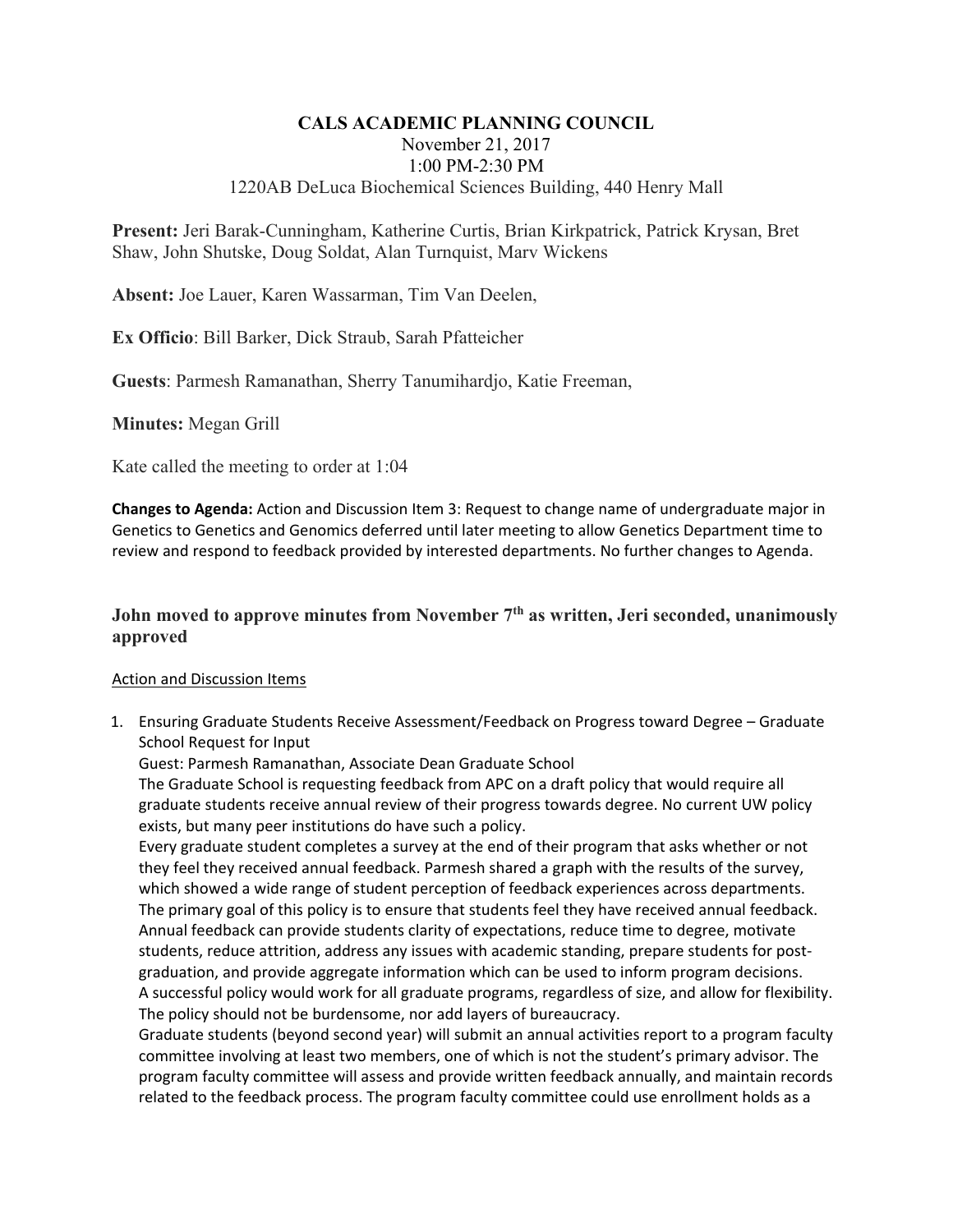tool, if necessary. One disadvantage of requiring annual review is the capacity to manage the workload. Another potential issue could result if students perceive unfair treatment of students who reveal they are not interested in pursuing an academic career path.

Many APC members find that a formal annual review process currently used in various departments, is useful and beneficial. Due to the review process, problems can be identified and addressed earlier. APC noted that a student's time to degree should not be the focus of the review, and that the quality of the educational experience is important.

### **APC is supportive of the creation of a policy requiring annual review of grad students, and would like to see resources and toolkits outlining good examples of review practices.**

2. Review of new Global Health Certificate governance documents

Sherry Tanumihardjo, director Global Health Certificate

As follow up to the 5 year review, APC requested revisions to the Global Health Certificate governance structure. Sherry summarized the document outlining the new governance structure, which is in line with Faculty Policies and Procedures.

The Undergraduate Certificate in Global Health Program Committee (UCGHPC) will be made up of faculty and staff including; an ex officio faculty director appointed by the CALS Dean, 3 instructors from the 3 core courses, a representative from the Global Health Institute, a faculty representative from a global health field course, and the program coordinator.

The proposed bylaws do not currently reflect the requirement that at least 50 % of the UCGHPC will be made up of tenure or tenure-track faculty. The bylaws will be revised to include this. What would be the process for making changes to bylaws in the future?

Changes can be made with a vote of 2/3 of program committee.

The committee recommends using the term faculty tenured or tenured track faculty as opposed to graduate faculty, as there have been differing interpretations of graduate faculty.

## **Pending the edits that 50 % of the UCGHPC be made up of tenured or tenured track faculty, APC has no issues with the proposed bylaws.**

3. Request to change name of undergraduate major in Genetics to Genetics and Genomics (second review, materials in Box)

This item was deferred to a later agenda to allow the Genetics Department time to review and respond to feedback from other departments.

## 4. Faculty Mentoring Guidelines

Dick Straub

The proposed faculty mentoring guidelines were brought before APC previously, and feedback has been incorporated into this version of the document. Changes were made to include the mentee's responsibilities in the relationship. Language was added to ensure faculty members from each unit would serve on the faculty mentor committee when a faculty member has a joint appointment. There were also edits to address the balance of academic freedom and the department's desire to have the faculty member focus work in an area they were originally hired for.

APC questioned the meaning of point 6 under the Responsibilities of the Candidate. Dick clarified that mentees have a responsibility to seek answers to any questions that they might have. A slight grammatical error was noted. There was a suggestion to move the responsibilities of the candidate to the end of the document, or outline the responsibilities of the candidate post tenure.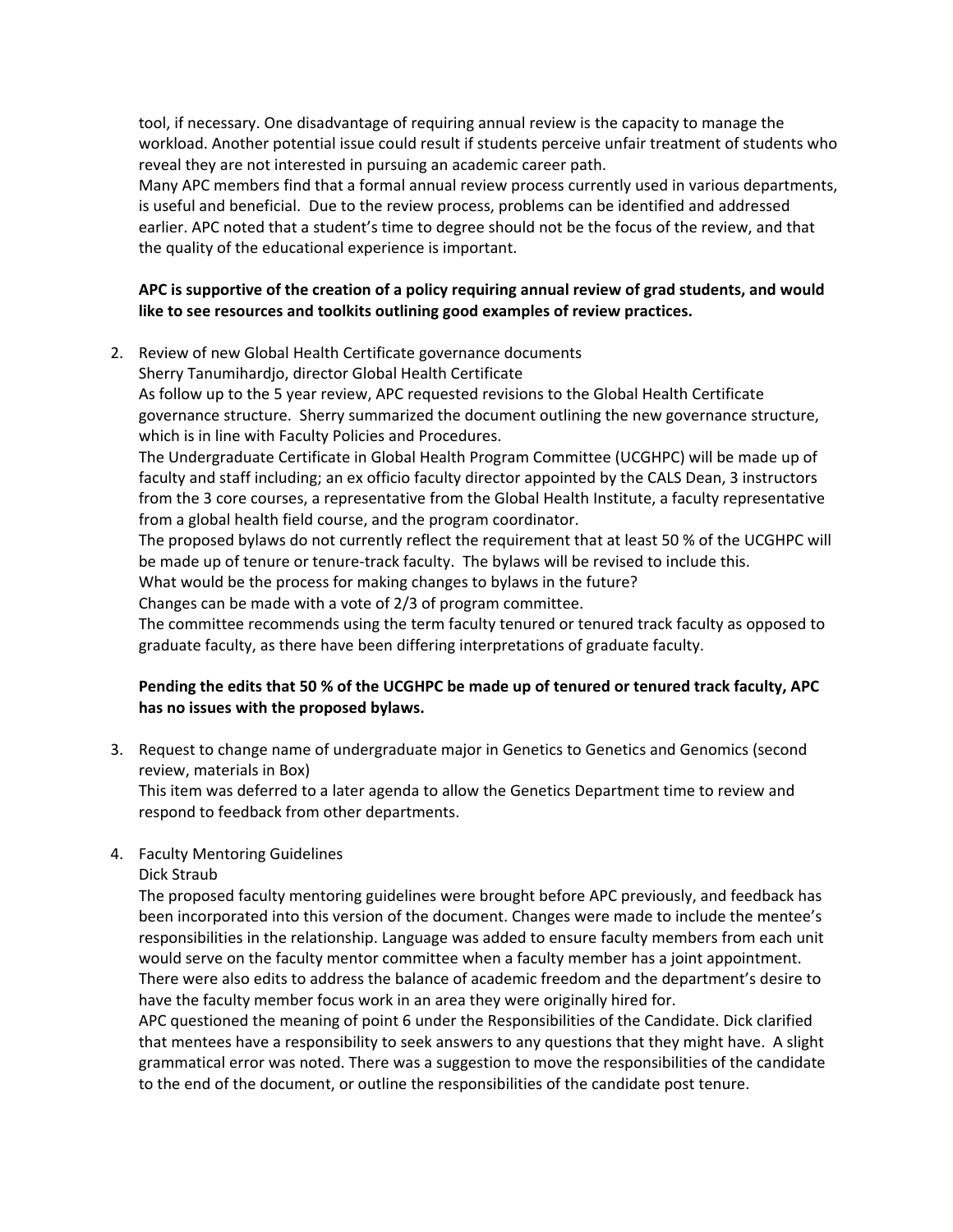**John moved to approve with grammatical corrections and suggested edits; Katherine seconded, unanimously approved** 

5. Equity and Diversity Committee Updates Tom Browne, Assistant Dean Academic Affairs

Tom is the Minority Disadvantage (MD) Coordinator for CALS, a term that was coined in 1972. Each school and college has an MD coordinator who focuses on recruitment and retention of underrepresented minorities. Through this work, the MD coordinators discovered the need to focus on both recruitment and retention of underrepresented minorities. When the focus is shifted too far in one direction, the result is either a lack of students, or a poor experience for the students that are recruited. Last year, a strategic plan was developed that helps address this balance. There are still issues with climate highlighted in the campus climate surveys, which confirm that students, faculty, and staff are having a disproportionate experience. The recent USDA civil rights review also shed light on inequities. As of this meeting, there were 50 bias incident reports already this semester. Bias incidents may be reported by faculty, staff, or students.

Tom provided some updates on the work of the Equity and Diversity Committee. The EDC has identified two goals. The first goal is to build a pool of students, faculty, and staff that are representative of the united states as a whole. The college should focus on this goal when recruiting or conducting searches. APC appreciates the strategic goal to include language about equity and diversity in PVLs. It was noted that some departments include involvement in diversity and climate issues as part of an employee's job description.

The second goal is related to professional development and awareness. In an effort to build better awareness of climate issues, the EDC presents Lunch and Learns. Tom distributed a handout for the next lunch and learn, which is scheduled for December  $4<sup>th</sup>$ . The Inclusive Negligence film created by UW Lacrosse was shown at a previous lunch and learn. There is a link to this video on the EDC website, and APC members recommend that this link be sent to all departments. Tom would welcome feedback for future lunch and learn topics, and encourages more people to attend. APC members noted that there was a Women's mentoring committee and asked if there is a parallel mentoring committee for underrepresented minorities. Tom answered that an official group does not exist. He also mentioned that there is a hole in resources for underrepresented graduate students.

To what extent is the college limited in putting resources towards minority applicants? Campus has a targeted opportunity program that contributes to funding positions.

John has been updating his syllabi with boilerplate language to address issues of climate and diversity. He made the suggestion to add links to short youtube videos about these topics in order to engage students in important issues.

Kate's goal is to create a proactively inclusive environment and not just react to issues that arise. Kate reinforced her commitment to addressing campus climate issues.

Tom welcomes anyone to reach out that would like to talk, and noted that there are a lot of positive steps taking place